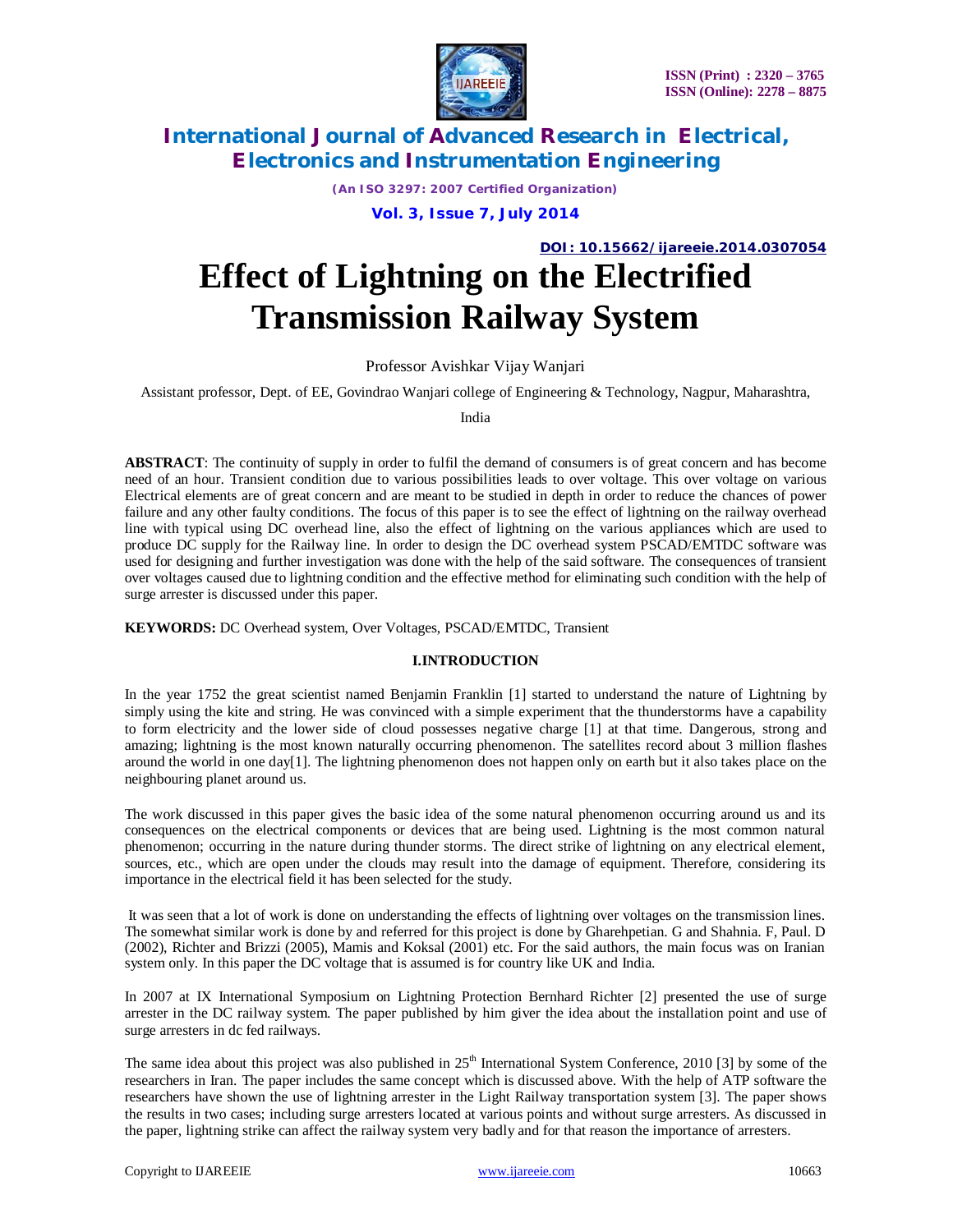

*(An ISO 3297: 2007 Certified Organization)*

### **Vol. 3, Issue 7, July 2014**

#### **DOI: 10.15662/ijareeie.2014.0307054**

In order to verify the effect of lightning over voltages on an DC overhead line power system simulation software was used for understanding the effects of Lightning. With PSCAD software the above mentioned objectives was achieved and studied. The mentioned software is fast as well as accurate when it comes for the designing of high voltage systems. While designing the system (DC and AC system) for railways a basic idea along with the primary data will be used at a certain extent for achieving the results.

In section II, the concept of lightning phenomenon, the necessity of protection from lightning and the views of different authors about the phenomenon is discussed.

From section III, the main task of paper with proper circuits and output results is discussed.

### **II. LITERATURE REVIEW**

Energy has now become the basic need of the human being and now the economic development depends on it. With the failure in the supply energy, many present day appliances used for daily purposes or work may stop. Increase in the population in recent year has also increased the demand of power. So in order to provide that much amount of power the losses has to be minimized. Today transmitting the power with high level of voltages has become more common as it leads to minimum losses with great efficiency. But at these high voltages due to some natural and manual operations the percentage of rise in unwanted voltage level has been increased. This rise in voltage can be called as over voltages which are mainly due to the naturally occurring lightning phenomenon and due to the switching operation when done into the system like opening or closing of circuit breakers, fault etc, and many more.

Over voltages caused due to the lightning strikes in the DC electrified railway system affects [4] the equipments included into the system or substation. The over voltages are not only limited up to lightning or switching but there are some other reasons by which transient over voltages can rise into the system and may get transferred into the running trains [4]. The other reasons due to which the over voltage can occur to the DC electrified railway is as follows: -

- 1. Dc circuit breaker operation which creates over voltage more than 2 times of nominal voltage [4].
- 2. Arc formation due to un-even connection of pantograph also results in the formation of over voltages [4].
- 3. Operation of vacuum circuit breaker [4].
- 4. Loose contacts in the electrical equipments [4].
- 5. Current limiting fuses creates arc which may cause the over voltage [4].

In order to minimize the effect caused by lightning, Surge arrester is used in practice. The surge arrester normally has following characteristic which are described below [4]: -

- 1) Should not operate at the nominal voltage of the system and must have minimum leakage current.
- 2) Should start operating at the over voltages immediately by letting small increase in its own terminal voltage.
- 3) Energy stored in DC systems should be able to handle and control.
- 4) Should bear any atmospheric conditions.
- 5) Should not fail for the over voltages of the system.

As discussed in this paper, the transient over voltages can easily enter the electrical equipment of the traction station. So in order to protect the system more effectively various installation points are important to be considered. The installations points are [4]

- 1) In the traction substation at primary terminal of transformer and rectifier
- 2) Ac side of the rectifier unit
- 3) DC side of the rectifier
- 4) In between the rectifier output and the input to the overhead line of railway
- 5) Input point coming from overhead lines to the train

### **III. IMPLEMENTATION OF DC SYSTEM IN PSCAD SOFTWARE**

For designing this system into the software, the basic idea in order to achieve the DC as the output is considered which can be seen in the block diagram drawn below.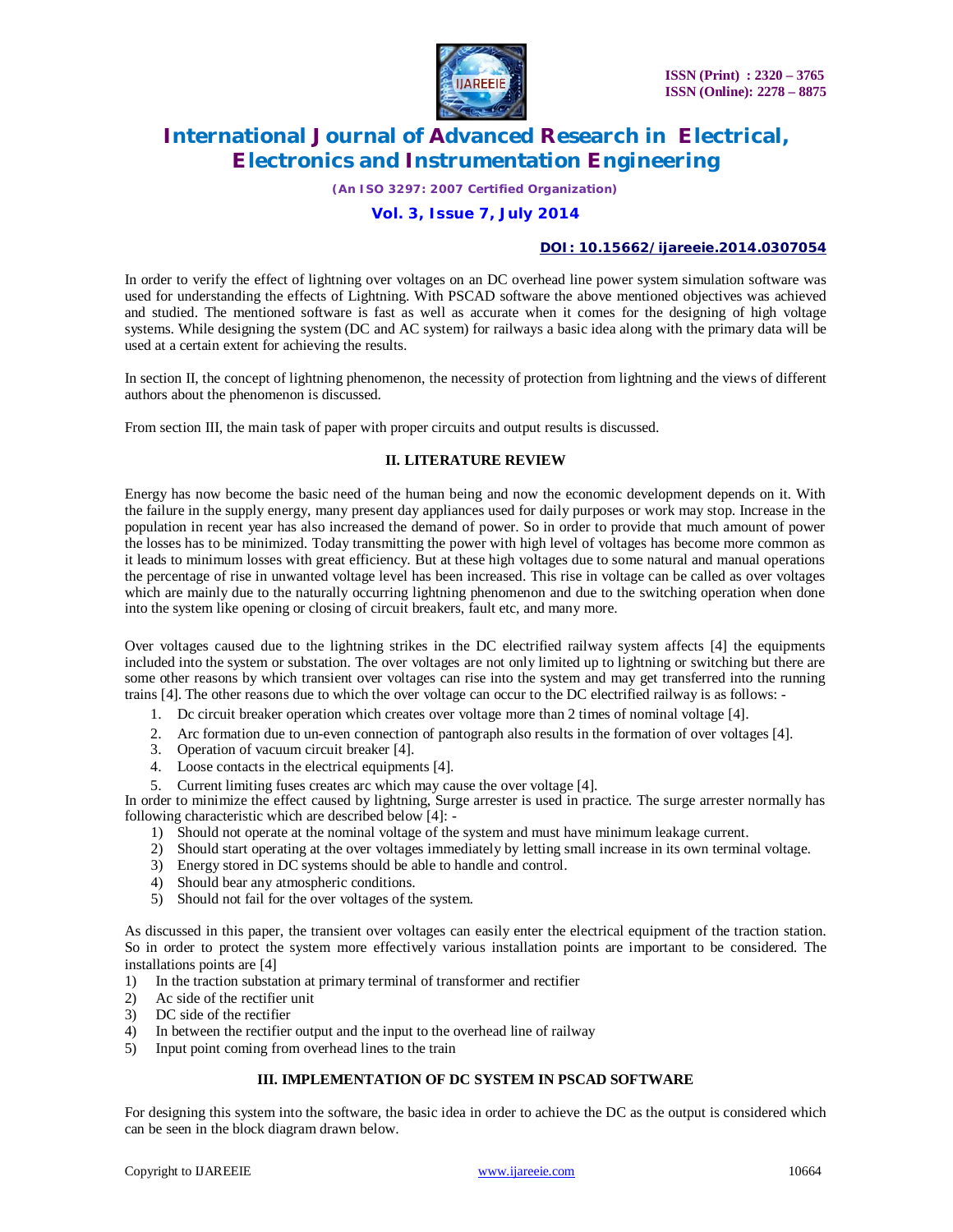

*(An ISO 3297: 2007 Certified Organization)*

**Vol. 3, Issue 7, July 2014**

### **DOI: 10.15662/ijareeie.2014.0307054**



Fig 1:- Block diagram for DC system

With the same concept discussed above, a new system was designed to see the effect of lightning on the DC overhead line. In this case a DC line is to be considered as connected between two substations. Each substation has different source but same voltage levels, 3 winding transformers at each substation with same ratings and one twelve pulse rectifier at each substation.

According to practical point of view, the 12 pulse rectifier which is to be implemented has certain advantages and disadvantages. It has advantages such as it is feasible to reduce the odd order harmonics into the system but again the disadvantage is that economically it is expensive when compared to a single 6 pulse rectifier. It also Increases the size of the system. The improved circuit which is designed in PSCAD software is as shown in the figure below,

Improved DC system for PSCAD



Fig 2: - PSCAD model of DC Electrified system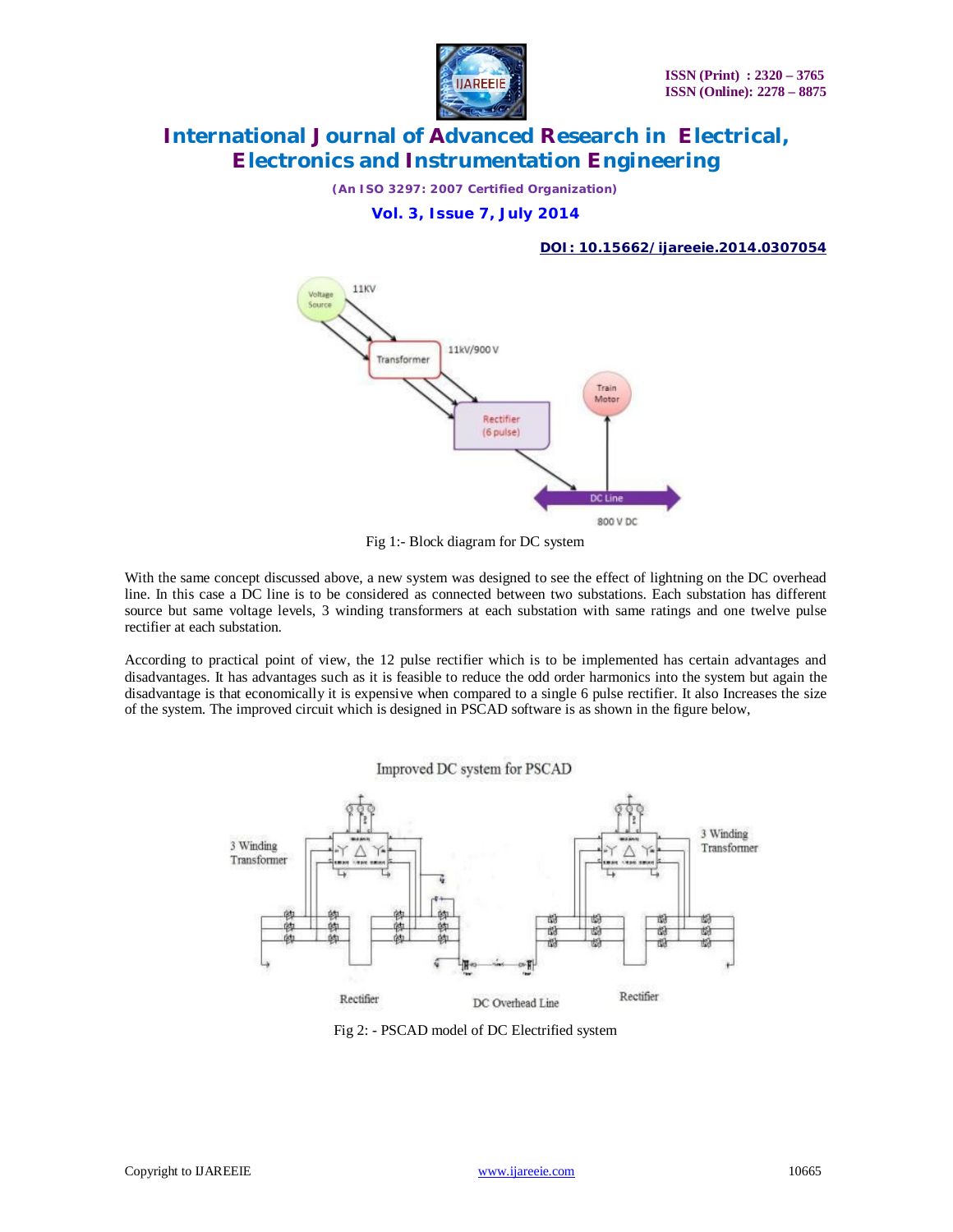

*(An ISO 3297: 2007 Certified Organization)*

# **Vol. 3, Issue 7, July 2014**

#### **DOI: 10.15662/ijareeie.2014.0307054 IV. DESIGNING OF LIGHTNING STRIFE ON THE AC SIDE OF THE TRACTION SUBSTATION AND IN DC SIDE OF TRACTION SUBSTATION WITH THE IMPROVED DC SYSTEM DESIGNED IN PSCAD**

In this section the lightning was struck on the AC side of the system and the result was seen on the PSCAD software. The circuit that was used in the above mentioned case is shown in the figure below. In order to produce the lightning surge following data was used, [5]

$$
Vy = 20.73KV
$$

 $\alpha = -0.4709e6$ 

 $\beta = -2.510e6$ 

With these data, a double exponential wave of surge will be obtained which has a crest of 1us and 50 us is the time it falls half of its amplitude which can be given as 1/50us. From the above data the characteristic equation for the surge can be written as,

$$
V = 20.73 * 10^3 \left( e^{-0.4709^6 t} - e^{-2.510^6 t} \right)
$$
 [5]



Fig 3: - Improved DC system designed in PSCAD with the Lightning on the AC side

In order to reduce this over voltages due to lightning effect, surge arresters were used at various points. The location of surge arrester here is of very importance, when placed at wrong point may result on non performance of the element. The model in which the surge arresters with various location is as shown in the figure below



Fig 4 : - Improved DC system designed in PSCAD with surge arrester installed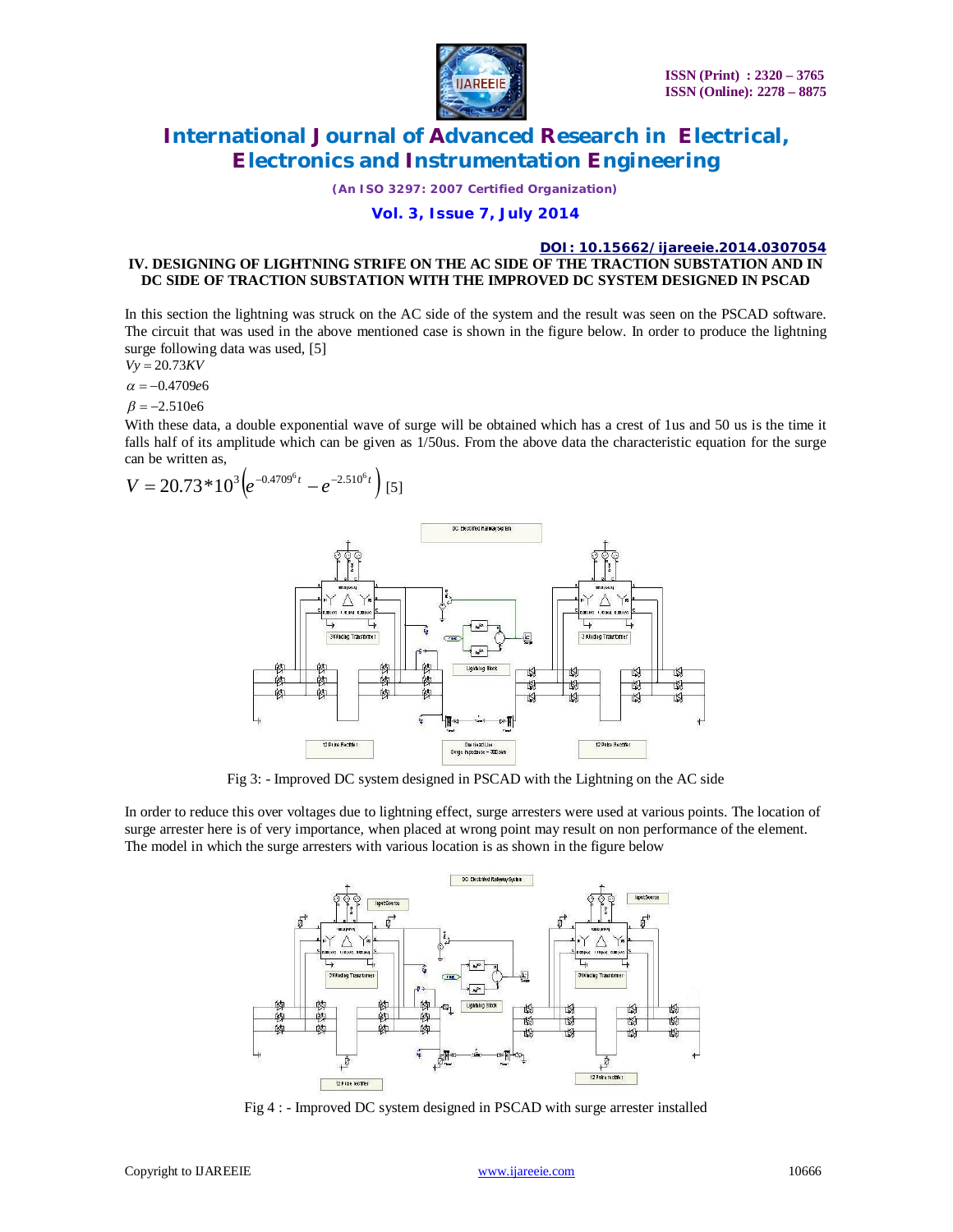

*(An ISO 3297: 2007 Certified Organization)*

# **Vol. 3, Issue 7, July 2014**

#### **DOI: 10.15662/ijareeie.2014.0307054**

The further analysis of the system is discussed in the next section. Furthermore in next stage the same amount of lightning surge was striked on the DC side of the substation.



Fig 5: - Improved DC system designed in PSCAD with the Lightning on the DC side

### **V. SIMULATION AND RESULT**

**Case 1**: Effect of lightning when it is struck to the AC side of the traction substation

**1]** Output of phase voltage when the lightning has struck the AC side of the system and no surge arresters are used for protection.

In this case, it was seen that the high peak voltage appears across the phase the moment when the lightning has struck the system. It takes a certain amount of time to settle down the high peak voltage for the phase. The output achieved on PSCAD is shown in the figure below.



Fig 6 : - Voltage across the Phase when lightning has struck

Here from the graph it can be seen that the peak voltage of almost 12 KV is seen across the line when the lightning has struck.

**2]** Output of voltage across the rectifier unit diode when the lightning has struck the AC side of the system and no surge arresters are used for protection.

In this case, for designing the rectifiers diodes were used. When the lightning strikes the AC side the surge from the supply side moves forward to the rectifier. The output for this case is shown in the figure below.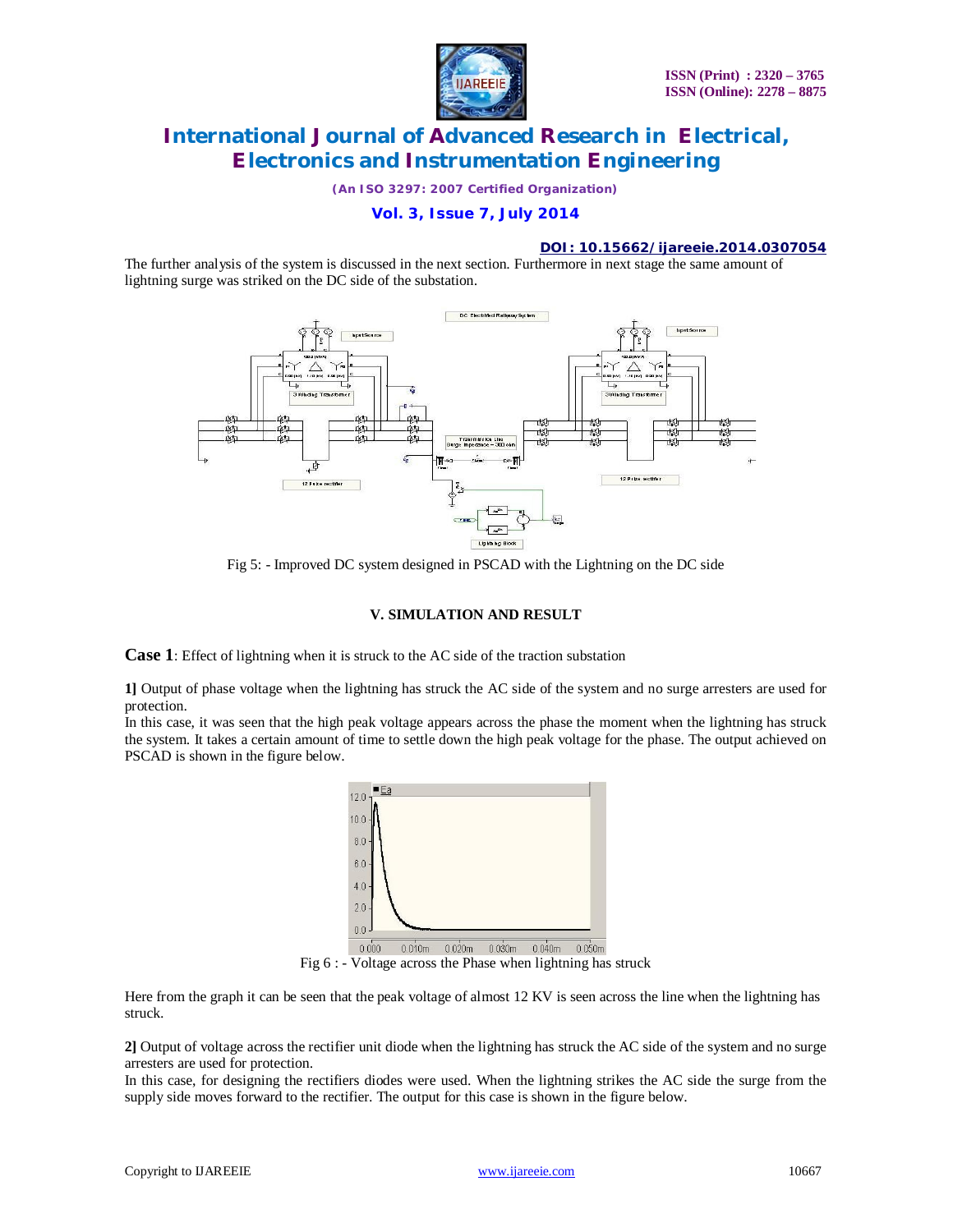

*(An ISO 3297: 2007 Certified Organization)*

**Vol. 3, Issue 7, July 2014**



Fig 7: - Voltage across the rectifier unit diode when lightning has struck

As seen in the circuit, peak appears across the rectifier unit diode which stays for a bit long time. In such situation, the diode sees high voltage continuously which may result into the burning of the rectifier diodes causing failure in the power supply.

**3]** Output of voltage across the Overhead Line when the lightning has struck the AC side of the system and no surge arresters are used for protection.

The lightning surge now from the rectifier travels forward towards the overhead line from which the trains are operated. With high voltage along the line, the components used in the trains like motor, transformer etc detects a sudden change in voltage which finally may burn out the windings of motors or other devices resulting into stopping the train.



Fig 8: - Voltage across the DC overhead Line

The above graph shows the high peak voltage surge across the DC overhead line when the lightning has struck the system.

**4]** Output of voltage across the rectifier unit diode when the lightning has struck the AC side of the system and surge arresters are used for protection.

Now for protecting the device from over voltages transient, the surge arrester was installed. The surge arrester reduces the high transient voltage that occurs during the lightning. The output for the rectifier diode is shown below which proves that the surge arrester are protecting the diodes.



0.000 0.010m 0.020m 0.030m 0.040m 0.050m 0.060m

Fig 9: - Voltage across rectifier unit diode when surge arresters are installed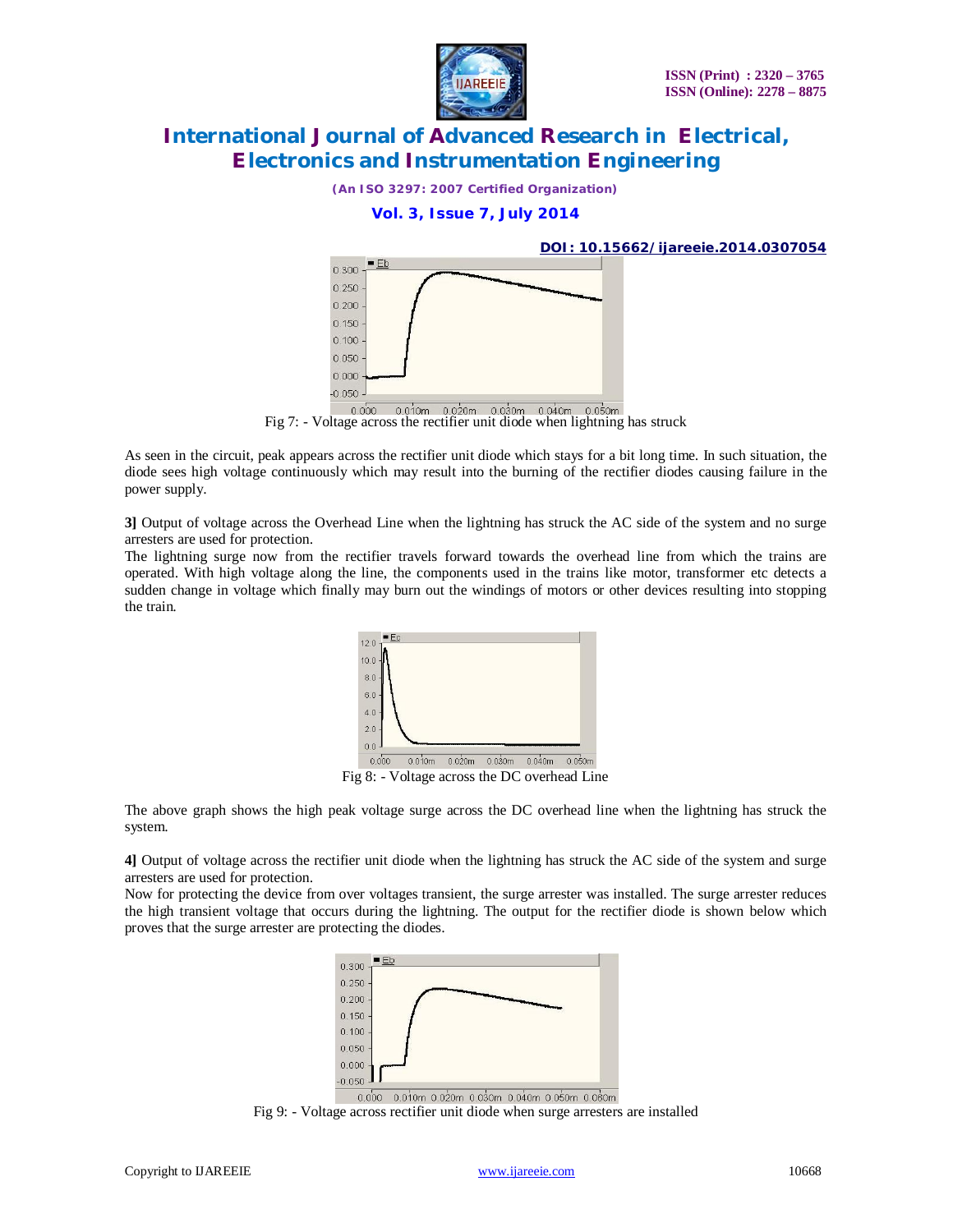

*(An ISO 3297: 2007 Certified Organization)*

### **Vol. 3, Issue 7, July 2014**

### **DOI: 10.15662/ijareeie.2014.0307054**

From the graph it can be seen that initially a negative wave is seen, which can be due to the diodes or the difference in the impedance levels. The negative section in above graph can be eliminated if a ground wire is connected to the system.

**5]** Output of voltage across the Overhead line when the lightning has struck the AC side of the system and surge arresters are used for protection.

In this case it can be seen the high voltage that was seen after the lightning strike has been reduced, and thus the components that are used in the train are protected from the over voltage transient from the lightning effect.



Fig 10: - Voltage across the overhead line when surge arresters are installed

This voltage can also be reduced further if the surge arrester rating is decreased. As it seeks low impedance path the lightning surge flows through it.

**Case 2**: Effect of lightning when it is struck to the DC side of the traction substation

**1]** Output of voltage across the Overhead line when the lightning has struck the DC side of the system and no surge arresters are used for protection.

Now in this case, with same lightning characteristic that is used in section 6.5, is struck near to the overhead line. The high transient surge travels along the line which can be seen in the following graph.



These surge travels along the line which affects the train and the neighbouring sub stations connected for the traction purpose.

**2]** Output of voltage across the rectifier unit diode when the lightning has struck the DC side of the system and no surge arresters are used for protection.

The graph below shows the voltage across the diode rectifier which is transferred from the overhead line to the rectifier. In this case the high peak voltage will not be taken by the rectifier resulting it into the failure in operation. Thus the rectification operation will be stopped from one side of the above system.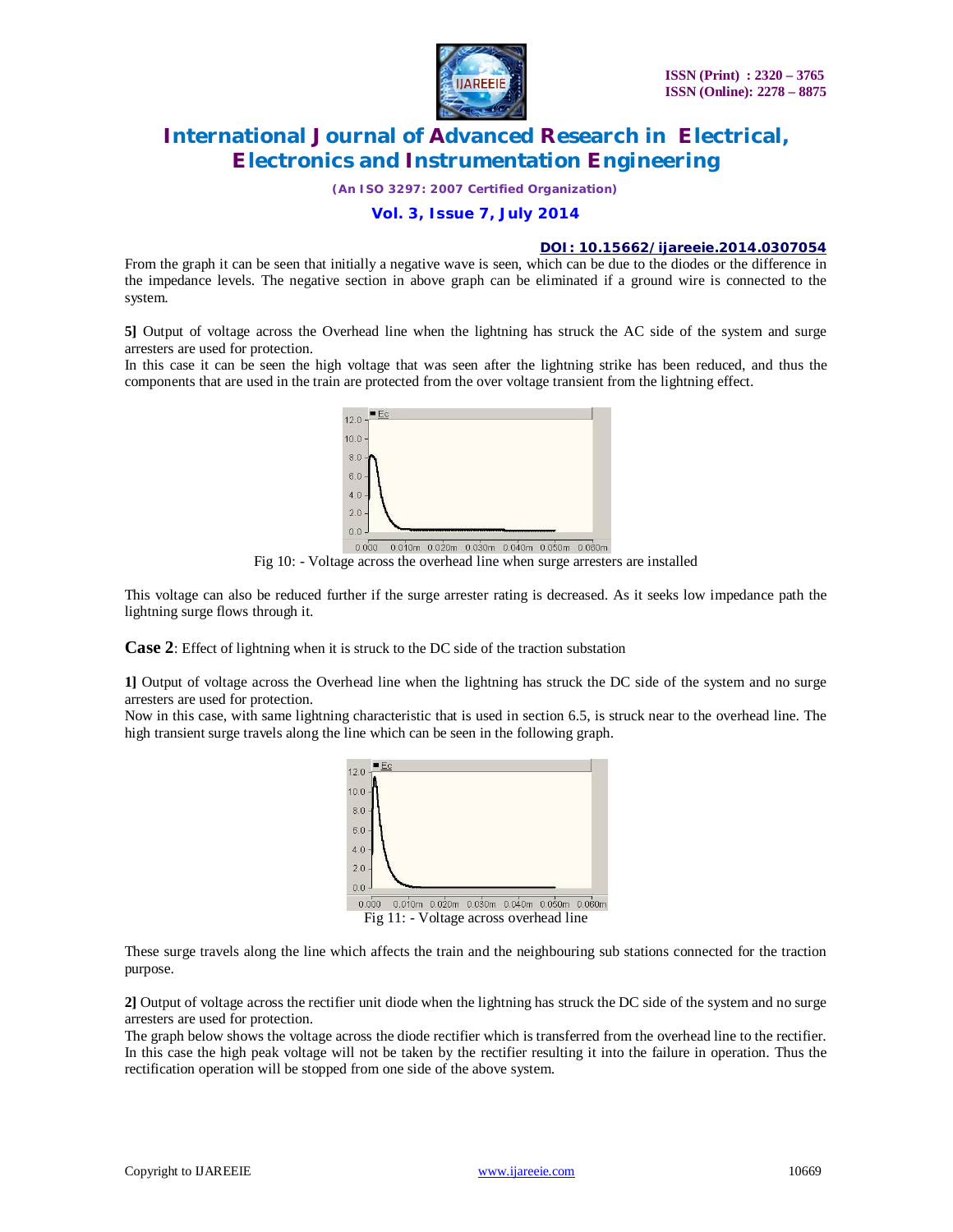

*(An ISO 3297: 2007 Certified Organization)*

### **Vol. 3, Issue 7, July 2014**



**3]** Output voltage near the AC source when the lightning has struck the DC side of the system and no surge arresters are used for protection.

In the last part when coming from the DC side, the ac traction is not that much affected though a peek is seen in the above graph but it is under the tolerance level of the transformer.



Fig 13: - Voltage in the AC side of system

From all the above discussion in various cases it was found that the lightning phenomenon may severely damage the rail system which can be harmful to the passengers travelling in it. So it becomes very essential to protect the system from such over voltages. Also to reduce the economical losses caused due to lightning can be reduced by using the proper protective devices which needs less investment that to only at the time of installation.

### **VI.CONCLUSION**

For this paper, the consequence of lightning over voltage on the railway overhead lines (DC) which are used to supply the trains was investigated and discussed. A typical system arrangement was designed under the PSCAD software for this paper. The most severe problem that affects the supply system of railway was studied. In order to reduce the losses and any critical conditions which may affect the human life directly or indirectly, a suitable protection technique was implemented. It can be concluded that when the lightning hits any of the phases on the AC side of traction station the transient overvoltage flows towards the rectifier along with the induced voltages in the other phases which finally affects the DC overhead line. Also the lightning phenomenon when strikes cause distortion into the supply voltage which creates further harmonics in the rectifier. It can be also said that the line which is hit by lightning increases the flux around it which may create a maximum force between two lines that can be dangerous. With the use of surge arresters in such system proves the efficiency and necessity in reducing the high voltage surges caused due to lightning. Also the location where the surge arresters should be placed is of high importance.

#### **REFERENCES**

1] RASMUSSEN.C.2000., Lightning Basics [online]. Available from: http://www.ucar.edu/communications/infopack/lightning/basics.html. [Accessed: 29/5/2011].